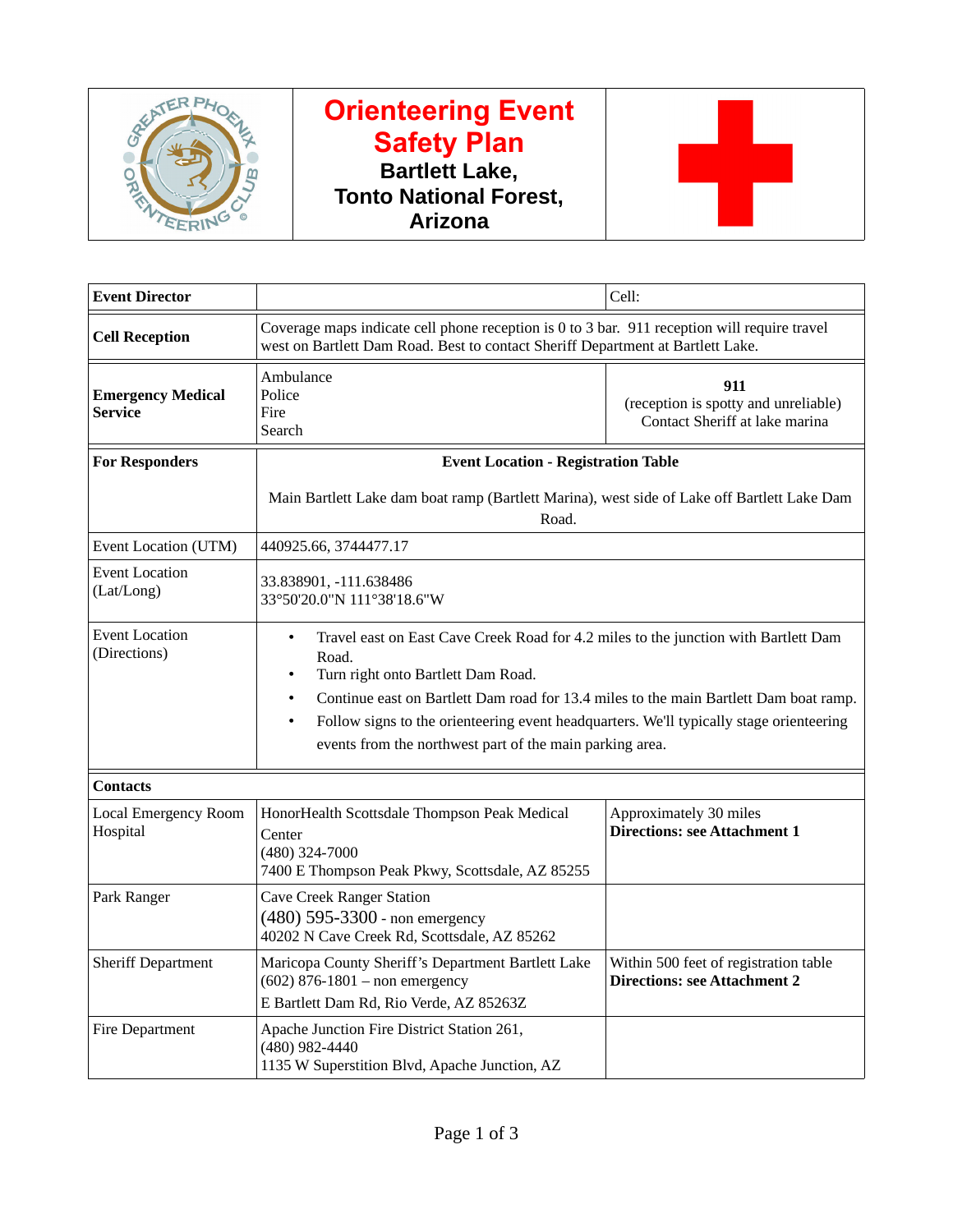

**Attachment 1 Map to Local Emergency Hospital**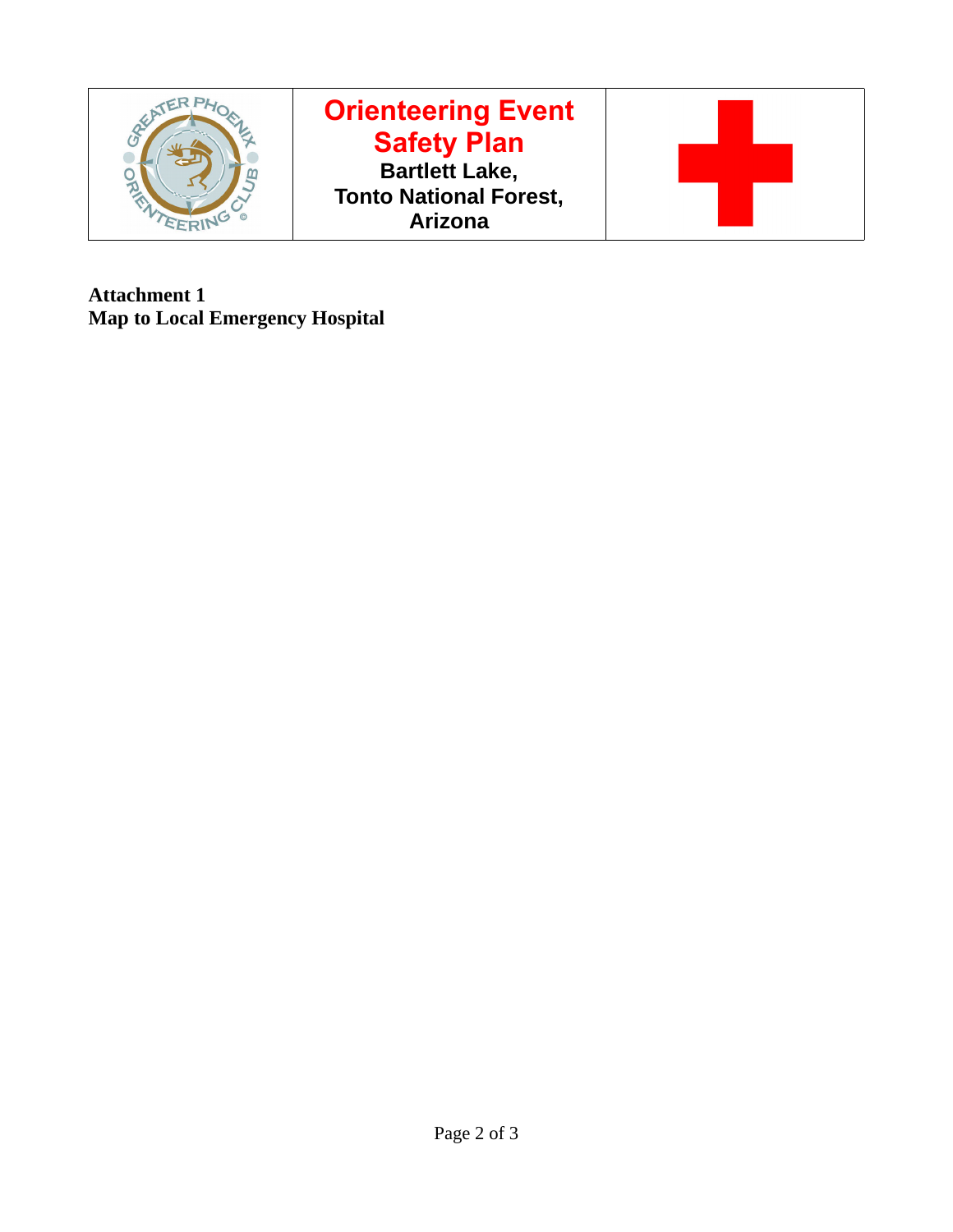# **Google** Maps

### Bartlett Dam Rd, Arizona to HonorHealth Drive 29.3 miles, 41 min Scottsdale Thompson Peak Medical Center - - Emergency Room



### Bartlett Dam Rd

Arizona

#### Take Bartlett Dam Rd and N Pima Rd to N Scottsdale Healthcare Dr in Scottsdale

|   |                                                            | 41 min (29.2 mi) |
|---|------------------------------------------------------------|------------------|
| ↑ | 1. Head northwest on Bartlett Dam Rd toward Srv Rd 459     |                  |
|   |                                                            | 13.3 mi          |
|   | 2. Turn left onto N Cave Creek Rd                          |                  |
|   |                                                            | 4.2 mi           |
|   | 3. Turn left onto N Pima Rd                                |                  |
| r | 4. Turn right onto E Thompson Peak Pkwy                    | 9.8 mi           |
|   |                                                            | 1.9 mi           |
|   | Continue on N Scottsdale Healthcare Dr to your destination |                  |
| r | 5. Turn right onto N Scottsdale Healthcare Dr              | 1 min (492 ft)   |
|   | 6. Turn left                                               | 171 ft           |
|   |                                                            | 233 ft           |
|   |                                                            |                  |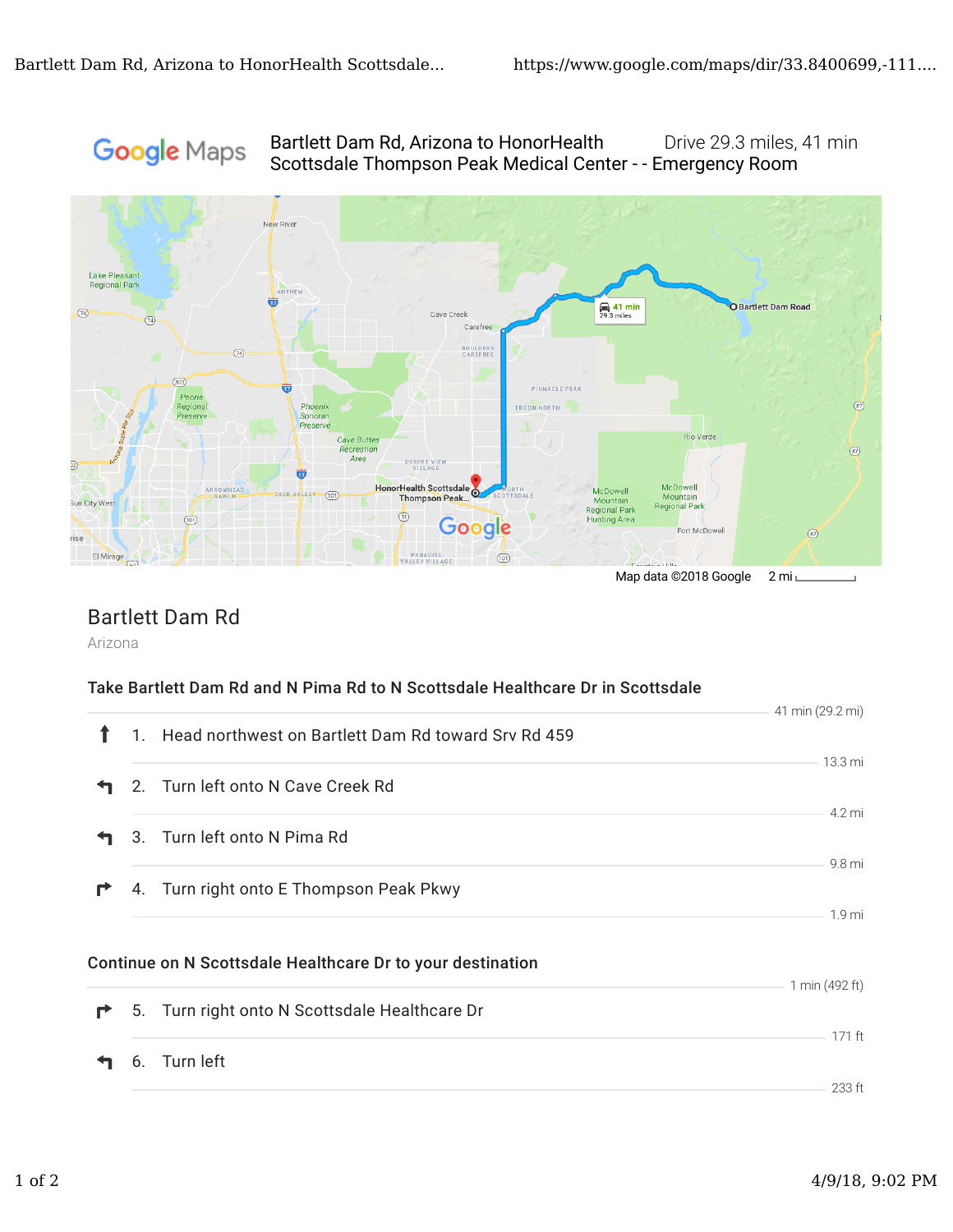|  | 7. Keep right                                              | 49 ft |
|--|------------------------------------------------------------|-------|
|  | 1 8. Sharp left<br><b>Destination will be on the right</b> |       |
|  |                                                            | 39 ft |

### HonorHealth Scottsdale Thompson Peak Medical Center - - Emergency Room

7400 E Thompson Peak Pkwy, Scottsdale, AZ 85255

These directions are for planning purposes only. You may find that construction projects, traffic, weather, or other events may cause conditions to differ from the map results, and you should plan your route accordingly. You must obey all signs or notices regarding your route.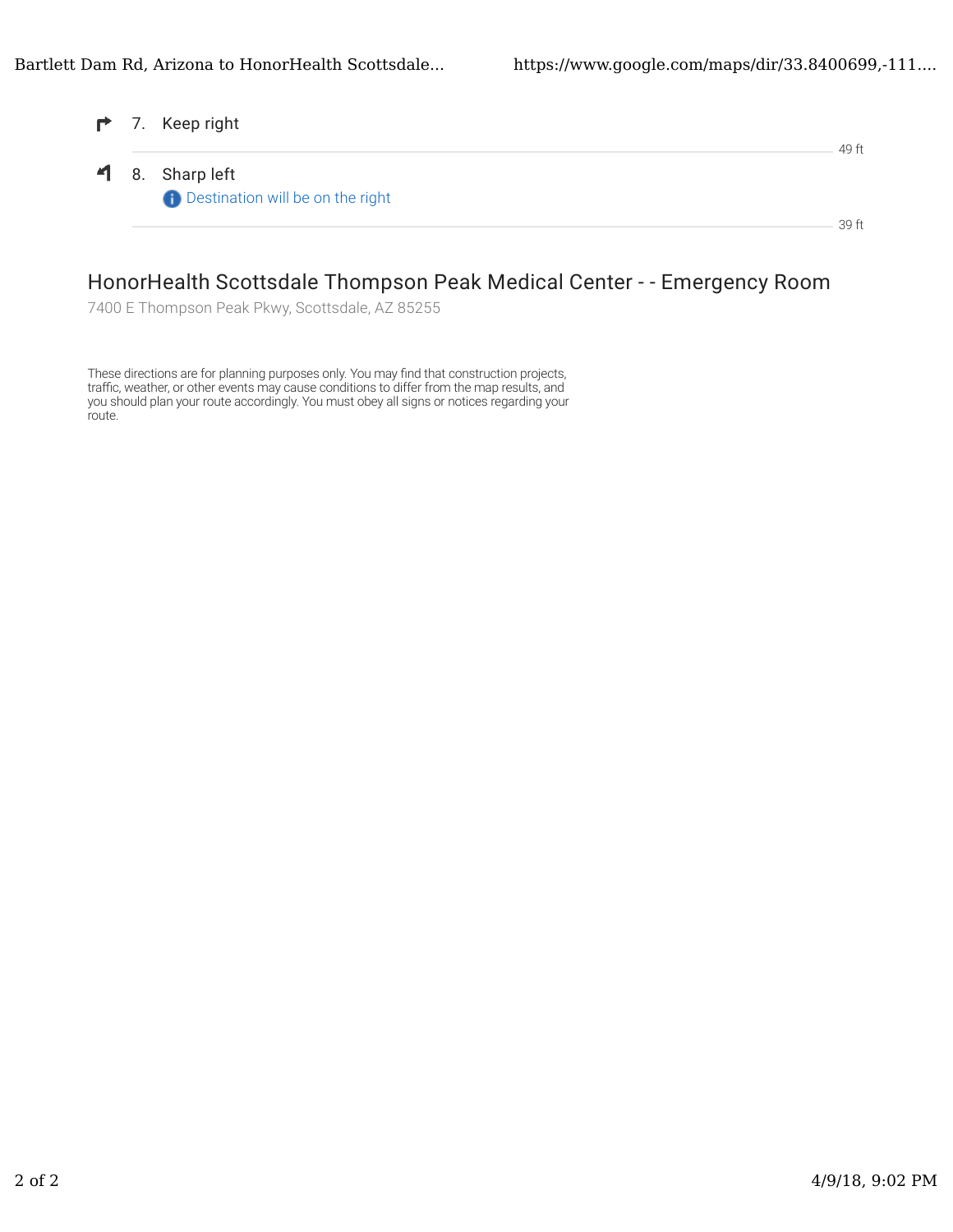

**Attachment 2 Map to Sheriff's Department**